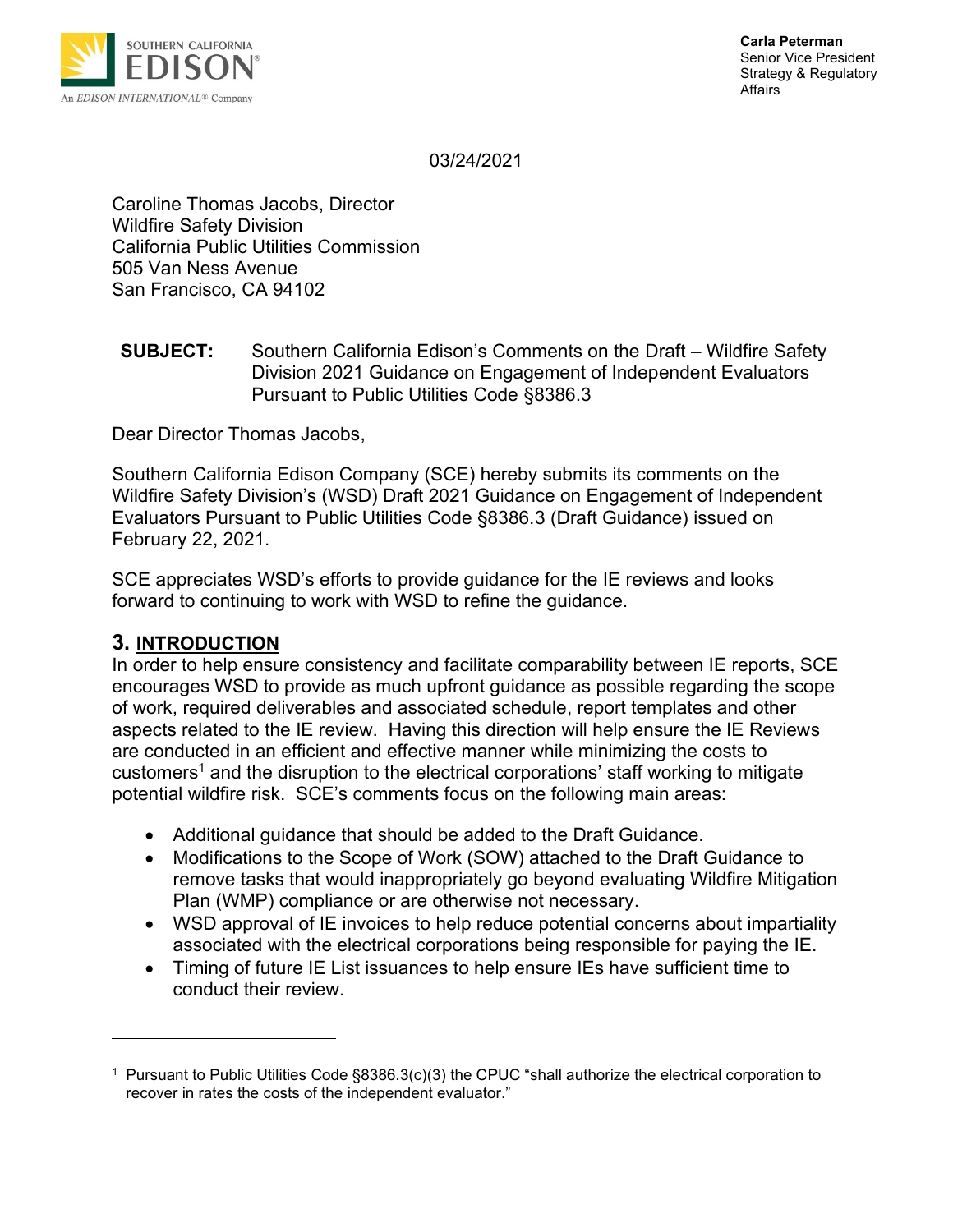## **4. ADDITIONAL GUIDANCE**

While WSD's Draft Guidance is a good start, it should be expanded to help facilitate the engagement of an IE; help ensure the IE reviews and reports meet WSD's expectations; and help maintain the IEs independence. The Draft Guidance should be expanded to include, but not be limited to, the following:

- *Deliverables and Schedule:* While the final IE Report due date is set by statute, the Draft Guidance should specify all deliverables that are required and the specific due dates for each.
- *Report Template:* To help ensure the IE Reviews are consistently performed, and the reports are easily comparable, WSD should provide a standard report template to be used by each of the IEs.
- *Auditing Standard:* Since the IE review is a compliance audit, the review should be conducted pursuant to a generally accepted auditing standard<sup>2</sup> such as the Generally Accepted Government Auditing Standards (GAGAS) issued by the Comptroller of the United States or the Generally Accepted Auditing Standards (GAAS) of the American Institute of Certified Public Accountants. Including a specific auditing standard to be used by all of the IEs will also help ensure consistency in auditing approach between IEs.
- *Substantially Compliant Standard:* The Draft Guidance should clearly specify that the standard for WMP compliance is "substantial compliance.". While PU Code §8386.3(2) does not explicitly define what it means "to review and assess the electrical corporation's compliance with its plan," the IE should be verifying that the electrical corporation has substantially complied with the goals set forth for each of the initiatives or activities contained in its approved WMP. $3$  That is consistent with Resolution WSD-12's explicit determination that the IE's assessment should be limited to "whether each electrical corporation *substantially* complie[d] with its WMP during the prior compliance period."<sup>4</sup>
- *Auditing Approach:* In order to help ensure consistent IE reviews, WSD should set forth the auditing approach that should be used for the various types of WMP activities. This approach could include, but not limited to, sampling methods and sample sizes for high volume activities (e.g., inspections, tree removals) and review methods such as field verification verses records review or combination of both.

 $2$  Auditing standards provide minimum guidance for the auditor that helps determine the extent of audit steps and procedures that should be applied to fulfill the audit objective. They are the criteria or yardsticks against which the quality of the audit results is evaluated.

<sup>3</sup> In WSD's Wildfire Mitigation Plan Compliance Process dated November 2020 and approved in Resolution WSD-012, WSD states that one of their objectives is "assessing electrical corporations' implementation of initiatives identified in their approved WMPs." The footnote goes on to state "An initiative is a commitment pertaining to a wildfire risk mitigation activity in an electrical corporation's WMP used to measure performance and compliance." See page 3.

<sup>4</sup> Resolution WSD-12 at p. 7 (emphasis added).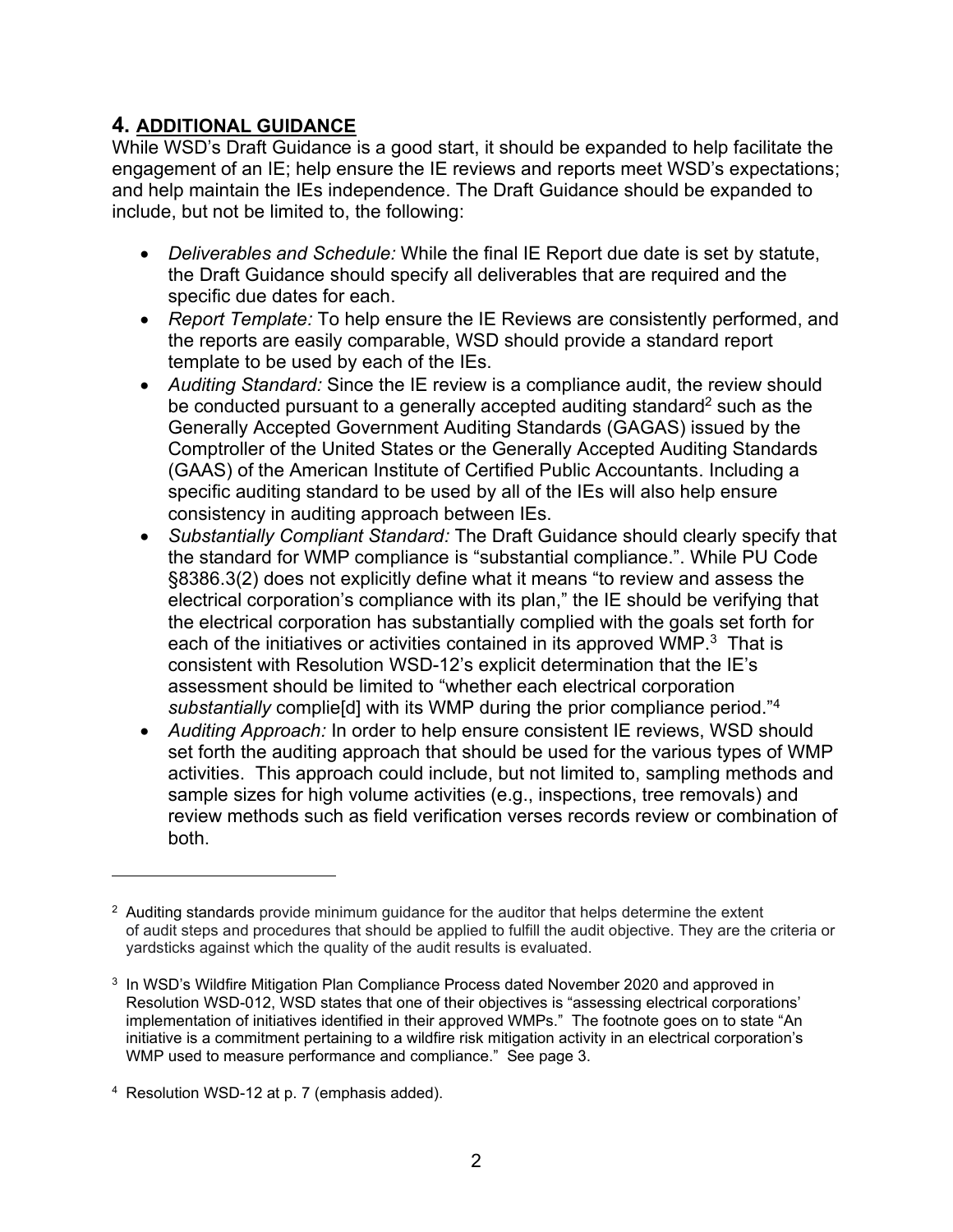- *Draft Report Review by Electrical Corporations:* In order to help ensure the accuracy of the IE review, the electrical corporations should have an opportunity to perform a factual review of the draft report to help ensure the IE has correctly captured the information provided. This type of factual review is typical in other compliance audits performed by the CPUC.<sup>5</sup>
- *WSD Approvals Required:* Since WSD is directing the IE work, but the electrical corporations are contracting with the IE, the Draft Guidance should set forth specifically which actions, tasks, and deliverables WSD must approve and the process the IE or electrical corporation will use to obtain such approval. This may include, but should not be limited to, work plan, draft and final reports, changes in scope, costs or personnel, etc.
- *Final Audit Report Response Process:* The Draft Guidance should also include the process by which the electrical corporations can provide a formal response to the IE Final Report.

# **5. MODIFICATIONS TO THE SCOPE OF WORK**

This is the first opportunity parties have been provided to comment on the scope of work for the IE Review. While parties were able to provide comments on the proposed IE List Criteria in May 2020, WSD did not issue the scope of work for comment prior to including it in RFQ No. 20NC0427 issued on October 21, 2020 and attaching it to the Draft Guidance.<sup>6</sup> Below are modifications that should be made to the SOW to remove tasks that inappropriately would go beyond verifying WMP compliance. 7

#### *Assessing safety compliance and performing safety should be removed from the SOW*

There are multiple references throughout the SOW that describe tasks related to assessing safety or performing safety inspections. WSD has not defined what it means by assessing safety compliance or safety inspections. For purposes of these comments, SCE has assumed that WSD means assessing utility employee or contractor safety while performing work related to the WMP. These tasks are outside the scope of the IE review and should be removed from the SOW.

While SCE agrees assessing employee and contractor safety is within the purview of the CPUC (either WSD or SED), it is beyond the scope required for review and assessment of an electric corporation's compliance with its WMP. In addition, since the

<sup>5</sup> Examples of CPUC audits where the utility was provided an opportunity to review and comment on the draft report, include, but are not limited to, the bi-annual Affiliate Transactions Rule audit conducted by the State Controller's Office on behalf of the Energy Division and the annual Energy Efficiency Audit conducted by the CPUC Utility Audits, Risk and Compliance Division.

<sup>6</sup> Guidance Document, Attachment 2 RFQ 20NC0427, page 5

 $7$  SCE reserves the right to identify additional potential proposed modifications to the SOW in the future, if warranted based on experience with the first IE Review for the 2020 WMP.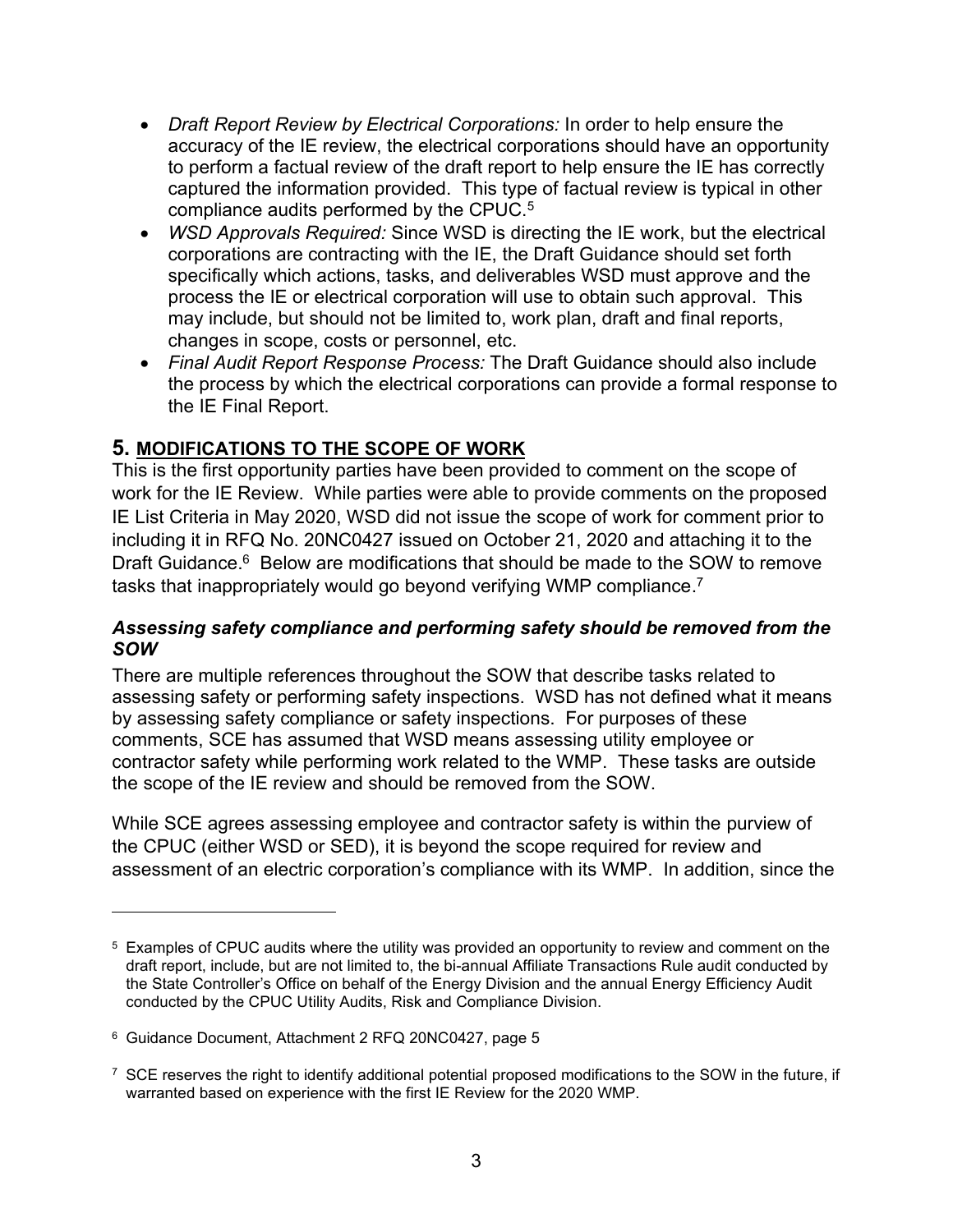IE will be reviewing completed work from the prior calendar year for WMP compliance purposes, there should be no instances where the IE will be inspecting work in progress.

### *Assessing compliance with GO 95 and other CPUC rules and regulations should be removed from the SOW*

While WSD has the responsibility to ensure that the utilities facilities are in compliance with all of the CPUC regulations as they relate to mitigating wildfire risk, the IE's responsibility is very specific to verifying compliance with the prior year's WMP and the activities contained therein and related funding. Thus, the IE should not be inspecting utility facilities for potential issues related to GO 95 or other CPUC regulations. Those much broader functions must appropriately remain within the exclusive purview of the WSD, and various CPUC divisions, as appropriate.

## *The SOW should not include inspecting attached third-party communications facilities*

Attached third-party communications facilities are not installed nor maintained by the electrical corporations. These facilities are owned and maintained by the communications corporations. These facilities are not related to the electrical corporations' WMP and thus inspecting third-party communications facilities should be removed from the IE scope of work. $8$ 

#### *The IE should not be assisting WSD in development and/or improvement of utility-specific methods and tools to perform risk assessments.*

The SOW states that the IE will "Assist the WSD in development and/or improvement of utility-specific methods and tools to perform risk assessment of utility infrastructure, including identifying technical solutions that may need to be deployed by electrical corporations or the WSD to collect and analyze required data based on a review of the electrical corporations' processes."<sup>9</sup> This task is related to assessing efficiency of the utility and not compliance related. This task should be removed from the SOW.

## *The IE does not need to "sign off on engineering work"*

While the IE may need a Lead Engineer to oversee engineering inspections and WMP compliance, the IE will not need to "sign off on engineering work in accordance with California Board for Professional Engineers, land Surveyors, and Geologists (BPELSG) requirements" as set forth in the SOW. $^{10}$  In assessing compliance, the IE may review existing electrical corporation engineering diagrams and documents to confirm

<sup>&</sup>lt;sup>8</sup> WSD in its broader safety role can inspect communications facilities as they relate to clearances from electrical conductors set forth in G.O. 95.

<sup>9</sup> RFQ 20NC0427, Task 2, item 3, p. 7.

<sup>10</sup> RFQ 20NC0427, Task 1, item 16, p. 6.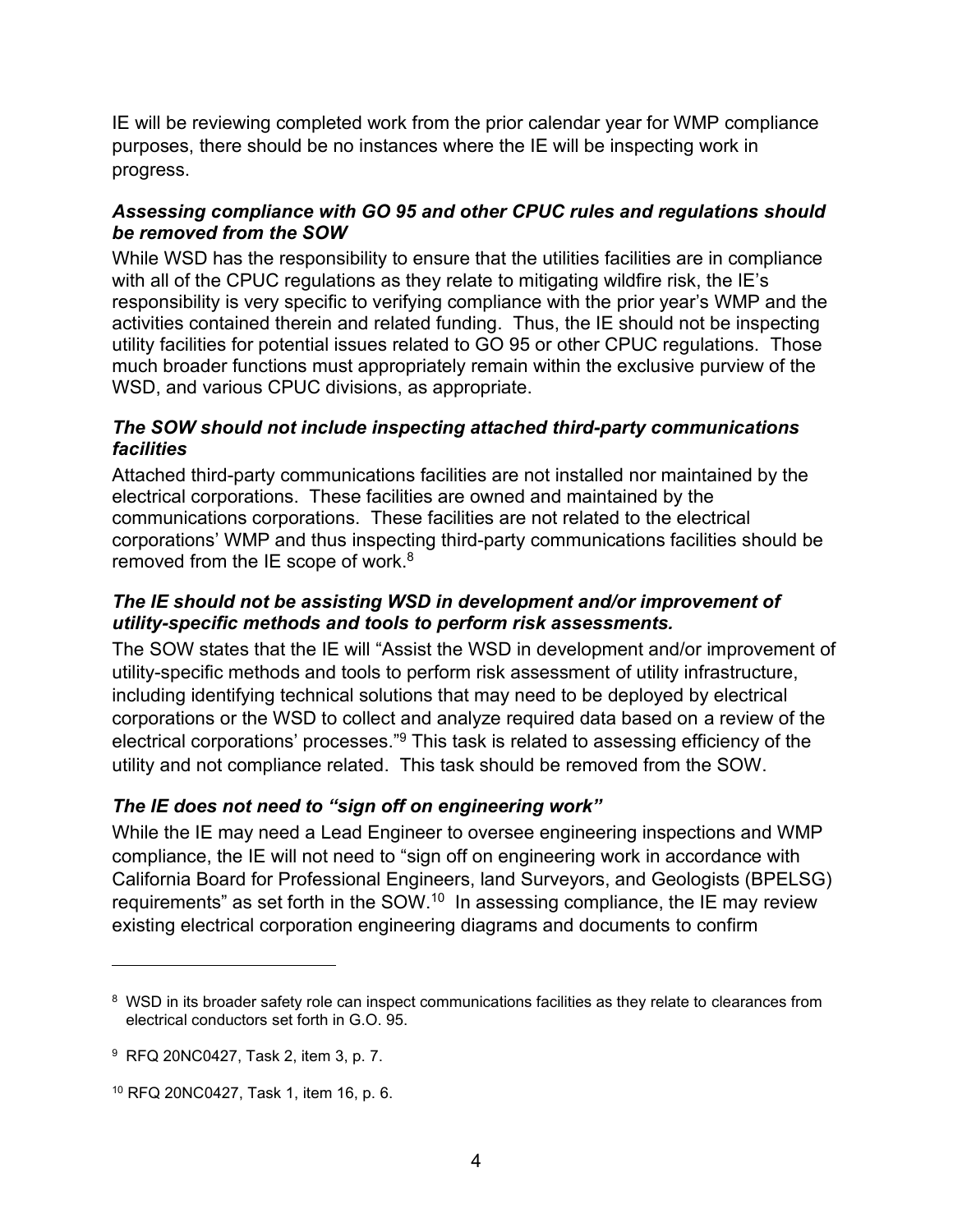compliance, but will not be creating or approving any engineering documents on behalf of the electrical corporation. All the electrical corporations already have many professional engineers on staff to perform these duties. The requirement to be able to sign off on engineering work should be removed from the SOW.

### *The requirement for the IE to submit a report 1 year after the remediation of all identified deficiencies should be removed from the SOW.*

The SOW requires the IE to "issue a report within 1 year of the expiration of any time period for an electrical corporation to correct and eliminate any deficiency identified in the independent evaluator's July 1 report."<sup>11</sup> This requirement is not associated with the IE to be hired by the IOUs to verify WMP compliance but instead with a potential IE to be hired by WSD to conduct the audit required by Public Utilities Code §8386.3(c)(5)(A) dealing with the electric corporations notification that it completed a substantial portion of the vegetation management requirements in its WMP.<sup>12</sup> This audit is meant to "specify any failure of the electrical corporation to substantially comply with the substantial portion of the vegetation management requirements in the wildfire mitigation plan."<sup>13</sup>

In addition, the electrical corporations may hire an IE to conduct its 2020 WMP compliance and a different IE to conduct its 2021 WMP compliance. Thus, it does not make sense to retain an IE for an additional year to simply submit a report on the completion of any identified deficiencies.

## **6. WSD SHOULD APPROVE IE INVOICES**

SCE agrees that it is important that the IEs are independent and devoid of any conflicts of interest or perceptions of partiality. Ensuring the independence of the IE review is critical to helping demonstrate the electrical corporations complied with their WMPs. Given that WSD is directing the work of the IE, SCE believes WSD should approve all of the IE invoices prior to their submittal to the electrical corporations for payment. WSD's approval would accomplish the following important goals: (1) ensuring the invoices correctly represent the work performed by the  $IE^{14}$ ; and (2) helping to minimize

<sup>11</sup> RFQ 20NC0427, Task 5, item 2, p. 9.

 $12$  PU Code §8386.3(c)(5)(B) states "The Wildfire Safety Division may engage its own independent evaluator, who shall be a certified arborist and shall have any other qualifications determined appropriate by the division, to conduct the audit specified in subparagraph (A)."

<sup>13</sup> PU Code §8386.3(c)(5)(C) states "Within one year of the expiration of the time period for an electrical corporation to correct and eliminate any deficiency identified in the audit, the independent evaluator shall issue a report …specifically describing any failure of the electrical corporation to substantially comply with the substantial portion of the vegetation management requirements in the electrical corporation's wildfire mitigation plan."

<sup>&</sup>lt;sup>14</sup> Since the electrical corporations' customers are ultimately paying for the costs of the IE, it is critical that the invoices reflect the actual work performed. Since the electrical corporations are not directing the